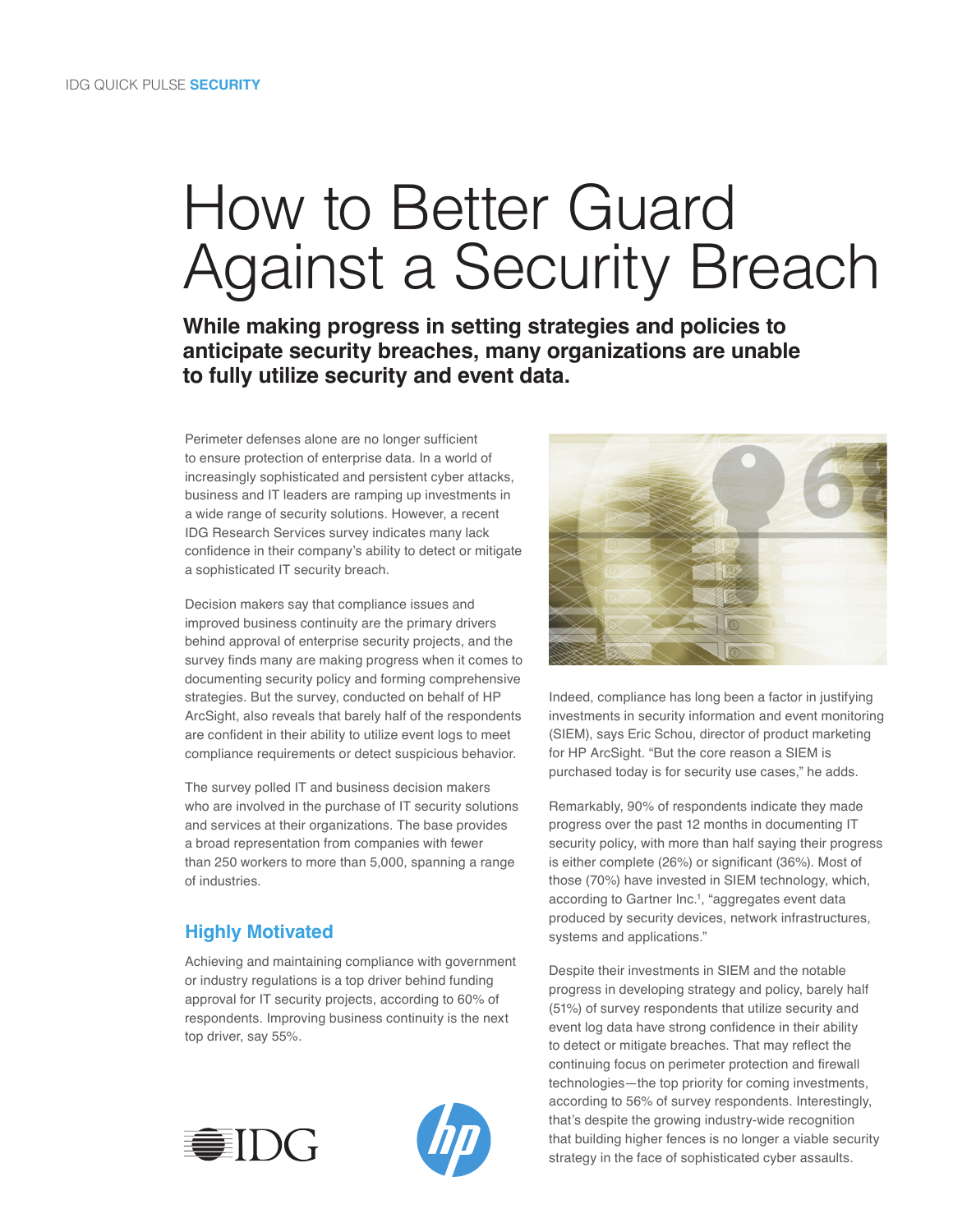Many enterprises "are investing, typically, in the same things they invested in last year and the year before," says Schou. "They are spending money on 'blocking technology' rather than looking in a different way at adversaries who have proven they are extremely good at getting past the security perimeter."

That said, according to the Ponemon Institute's 2014 cyber crime study, U.S. businesses that deployed security intelligence technologies including SIEM realized significant benefits. "Findings suggest companies using security intelligence technologies were more efficient in detecting and containing cyber attacks. As a result, these companies enjoyed an average cost savings of \$5.3 million when compared to companies not deploying security intelligence technologies."<sup>2</sup>

The 59 U.S. companies reporting data experienced 138 discernible cyber attacks *each week*, according to Ponemon. The average annualized cost to counter those attacks was \$12.7 million. But, says Ponemon,

"Companies deploying security intelligence systems experienced a substantially higher ROI, at 30%, than all other technology categories presented."

#### **Getting to the Next Level**

While organizations have invested in people, processes and technology designed to prevent malicious access to networks and endpoints, utilization of SIEM as a security bulwark tends to be perfunctory, with only 20% indicating they are using their solutions in an advanced or customized manner.

Achieving real-time situational awareness with a SIEM solution requires the ability to centrally collect and analyze information from thousands of devices and applications in order to detect unusual or unauthorized activities as they occur. But the volume of log alerts can often overwhelm an organization's ability to respond to or investigate potential breaches and other security lapses.

# **Organization's deployment of SIEM** (security information and event monitoring)



# **LOGS TO PERFORM**

% Extremely/Very Confident; Of those that have log data

Ability to meet compliance and regulatory requirements Ability to detect suspicious behavior Ability to monitor business application performance Ability to support forensics analysis Ability to quickly detect a sophisticated IT security breach Ability to quickly mitigate/resolve a sophisticated IT security breach **57% 51% 43% 40% 40% 33%**

SOURCE: IDG Research Services